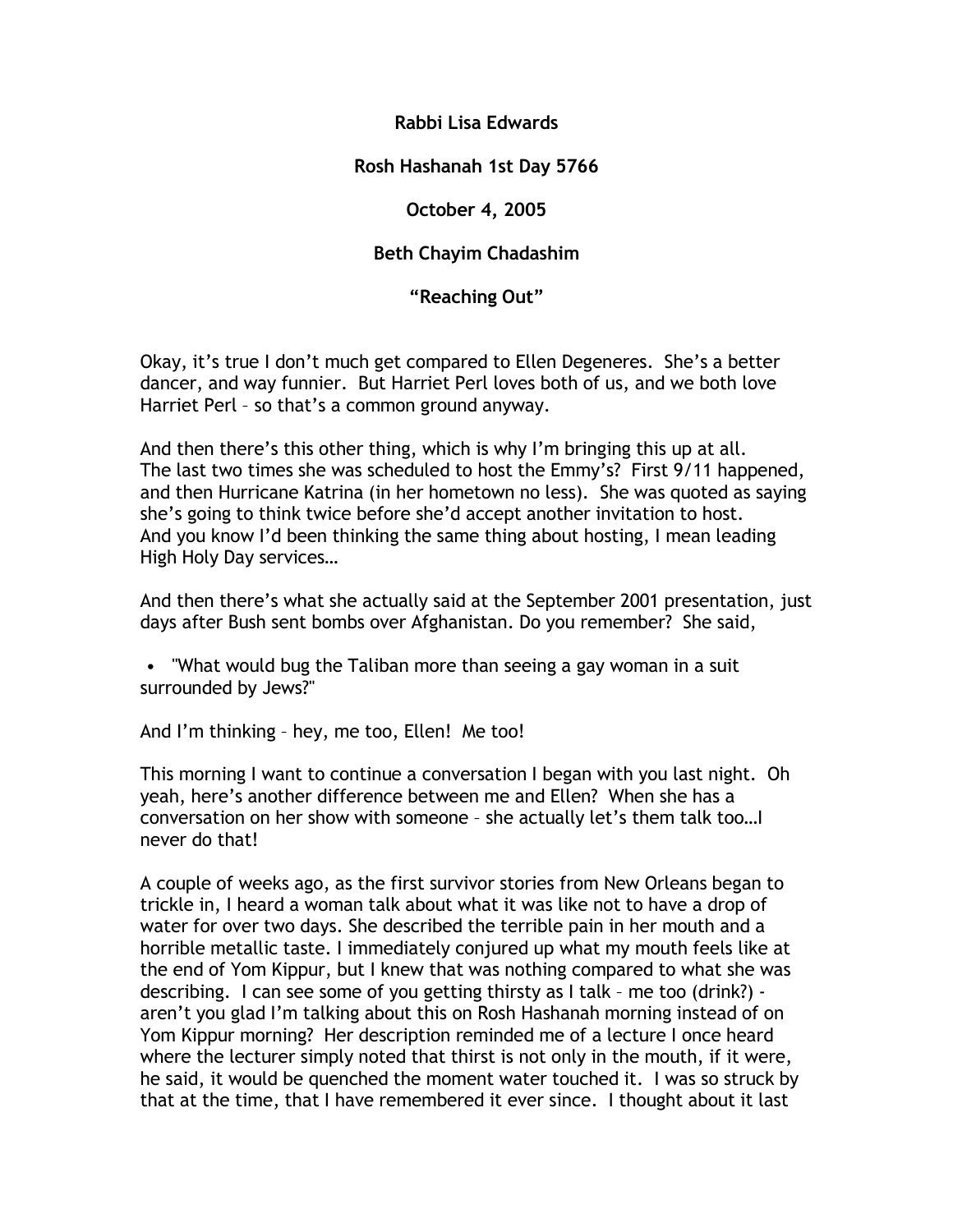week, when the Santa Ana's were blowing and I was drinking quarts of water without quenching my thirst.

Having only recently heard the New Orleans story, I was particularly appreciative of the easy availability of delicious water – as much as I wanted.

Mayim chayim – living waters – water of life.

There is nothing quite like a fast, or enforced deprivation of food and water, to make one appreciate both – it should also remind us that what is for us the simplest need to fulfill – a glass of water – is for huge numbers of the world's population a chronic deprivation reaching crisis proportions in many parts of the world.

Speaking of fasting, did you know that for the first time in decades Rosh Hashana and the start of Ramadan are falling this year on the same new moon (along with, as it happens, also the feast of St. Francis of Assisi, celebrated with the blessing of the animals).

Shana tova and "Ramadan Mubarak" (which means "Blessed Ramadan")

I'm sure some of you know more about Ramadan than I do, the Muslim month of fasting and spiritual contemplation. But I am struck by some of the similarities to our holy days. It begins – just as Rosh Hashana and Rosh Chodesh do -- by the sighting of the new crescent moon. Muslims believe it was in the month of Ramadan that their holy book, the Qur'an, was sent down from heaven. Similar to Shavuot for us, which commemorates the handing down of Torah on Mt. Sinai.

Like Yom Kippur, Ramadan is a fasting time, but they fast in the daylight hours every day for a month, breaking the fast each evening with a special meal and time with friends and family. The intent in fasting is much like ours – to create a time to focus on their faith and give less attention to the concerns of everyday life.

Each night of Ramadan Muslims gather in large numbers in mosques for special [taraweeh] prayers.

And also like Jews, this time for them is one in which they are encouraged to do charity work.

http://lfpress.ca/newsstand/CityandRegion/2005/10/04/1247280-sun.html London Free Press October 4, 2005

I love the confluence of our rituals and our intentions with those of the Muslim faith. How sad that our two holy days will go largely unnoticed by each other, despite their similarities and our common roots. Sadly and ironically, the root of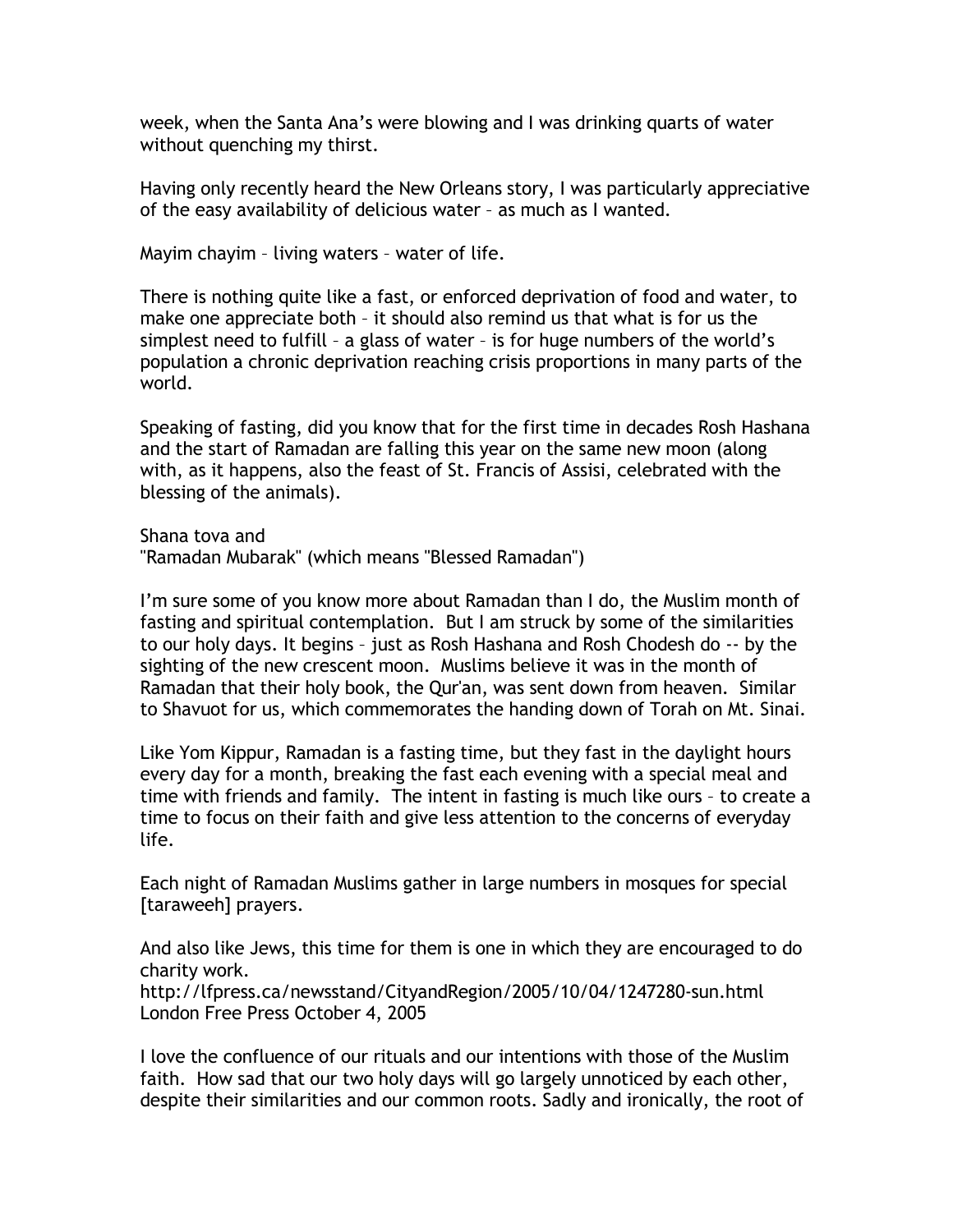the reason why we are so distant from our Muslim siblings is told in the Torah portion for Rosh Hashanah – the one we'll be reading in just a few minutes. For included in our Torah portion this morning is the story of the banishment of Hagar, Sarah's maidservant, and Ishmael, the son Hagar had with Abraham. Ishmael, the son of Abraham, in Muslim tradition, became the patriarch from which Muslims are descended. Sent into the wilderness by Abraham at the request of Sarah, Hagar and Ishmael soon run out of water. Convinced they are about to die, and loath to watch her son suffer, Hagar tosses him under a bush and sits down some distance away, for she said, "I cannot watch the boy dying." And so she sat at a distance, lifted up her voice and wept. [Gen. 21:15-16] A messenger from God calls out to Hagar: "'Arise,'" says the messenger to Hagar, "'lift up the boy and grasp his hand in yours... " The Hebrew there literally means "strengthen your hand through him -- hakhaziki et yadeikh bo . . . Then God opened her eyes and she saw a well of water."[Gen. 21:18-19] The narrative doesn't tell us if that well was there all along or if it appeared miraculously. We only know that when -- instead of walking away from him -- she grasped his hand, hakhaziki et yadeikh bo, and in so doing strengthened herself through him, it was then that she saw what she had not seen before, mayim chayim, lifesaving water, and their lives were saved.

Last night I suggested by virtue of being part of our particular community at this particular time and place in history, we are positioned to help change ourselves and the world. That we are positioned to give ourselves experiences that will help us grow, that will help us to connect to others – and strengthening ourselves and them by reaching out hands …across generations, across cultures. hakhaziki et yadeikh bo Hagar strengthened herself when she re-connected to Ishmael. In touch with another, her eyes were opened to the life giving sustenance right in front of her.

Last night I said that where I saw God's hand in the hurricanes was in the hands attached to the wrists of those reaching out to others.

I want us to do that more through BCC, and happily, I'm not the only one.

More as preview than anything else, I just want to alert you to some of the plans for reaching out that are already in the works for our congregation in the next few months:

The BCC Book Club is already reading taking an opportunity -- with this uncommon convergence of the month long Ramadan with our own Hebrew month of Tishrei – the month containing more Jewish holy days than any other – to read a new book by a Muslim lesbian and reformer, Irshad Manji, called The Trouble with Islam: A Muslim's Call for Reform in Her Faith. Jerry Nodiff is even looking into the possibility of her visiting us at BCC. If anyone has any connections, let Jerry know.

So our first connection: Reaching out hands to the descendants of Ishmael.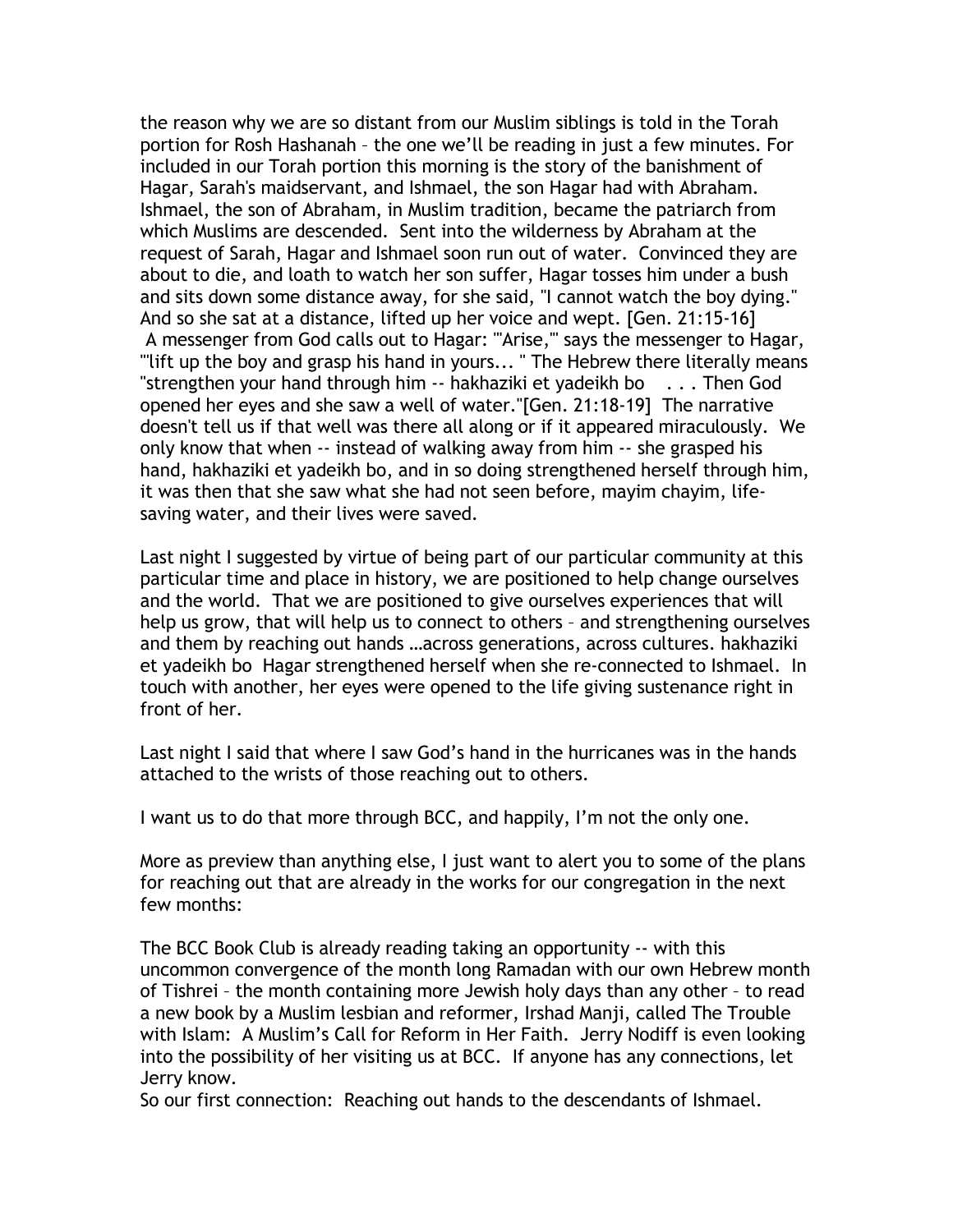On the weekend of Nov. 11-12, save Friday and Saturday nights to reach out hands, to strengthen our connections to our own history. Those nights we'll be celebrating our meeting with Olga Grilli, who was a child survivor from Chotebor, Czechloslavakia the same town BCC's Holocaust Torah scroll came from. Olga is coming with her family to be reunited with our shared scroll, and to meet us. Next week at Yom Kippur, by the way, is when we'll be reading from our newly restored scroll for the first time.

Let me highlight one more reaching out – of many though: Governor Schwarzenegger's infuriating veto of the amazing marriage equality bill that State Assemblyperson Mark Leno shepherded through both the assembly and the senate (making California the first state in history to start and pass a marriage equality on the legislative level) is only the latest addition to the expected attacks on the civil rights of glbt people. What is coming next are a series of ballot initiatives that would attempt to seal into our state constitution a prohibition against same gender marriage, and would even take away all our newly won rights from the domestic partnership bill. This will be a big battle as the forces against us are well organized and well funded, as the governor's actions demonstrate. A few weeks ago several BCC members joined forces with a new group organizing to fight these initiatives within the Jewish community. Called "Jews for Marriage Equality," we expect it to be necessarily one of our main projects over the next year.

If you want to join in with any of these activities, or have suggestions for them, talk to me, or –will you stand -- Steve Sass, Jerry Nodiff, Sylvia Sukop, or Avram Chill and Sarah Watstein who are the new co-conspirators – okay co-chairs – of our newly formed Tikkun Olam Committee.

Repairing the world by reaching out our hands in friendship, in coalition, and in so doing strengthening one another, opening our eyes to the mayim chayim – the life giving waters - the simple nourishment that we receive by working together for a better world.

Oh I almost forgot – today - Oct. 4 brings yet one more holiday convergence: today is the shared birthday of two of our BCC 4 year olds – I hope they'll both be up here in a little while – Ashira Weinreich and Marcus Katz Goodman. Like Hagar, we strengthen ourselves for the sake of our children, and our future generations.

One of the prayers offered on this feast of St. Francis of Assisi, the man who left behind the great wealth of his family, in order to care for the downtrodden, became the patron saint of animals and of the environment, an advocate for peace. A prayer for this feast day of St. Francis reads, "[Francis]. . . give me the serenity to live simply and distinguish my needs from my wants." [Tom Cowan, author of The Way of Saints]